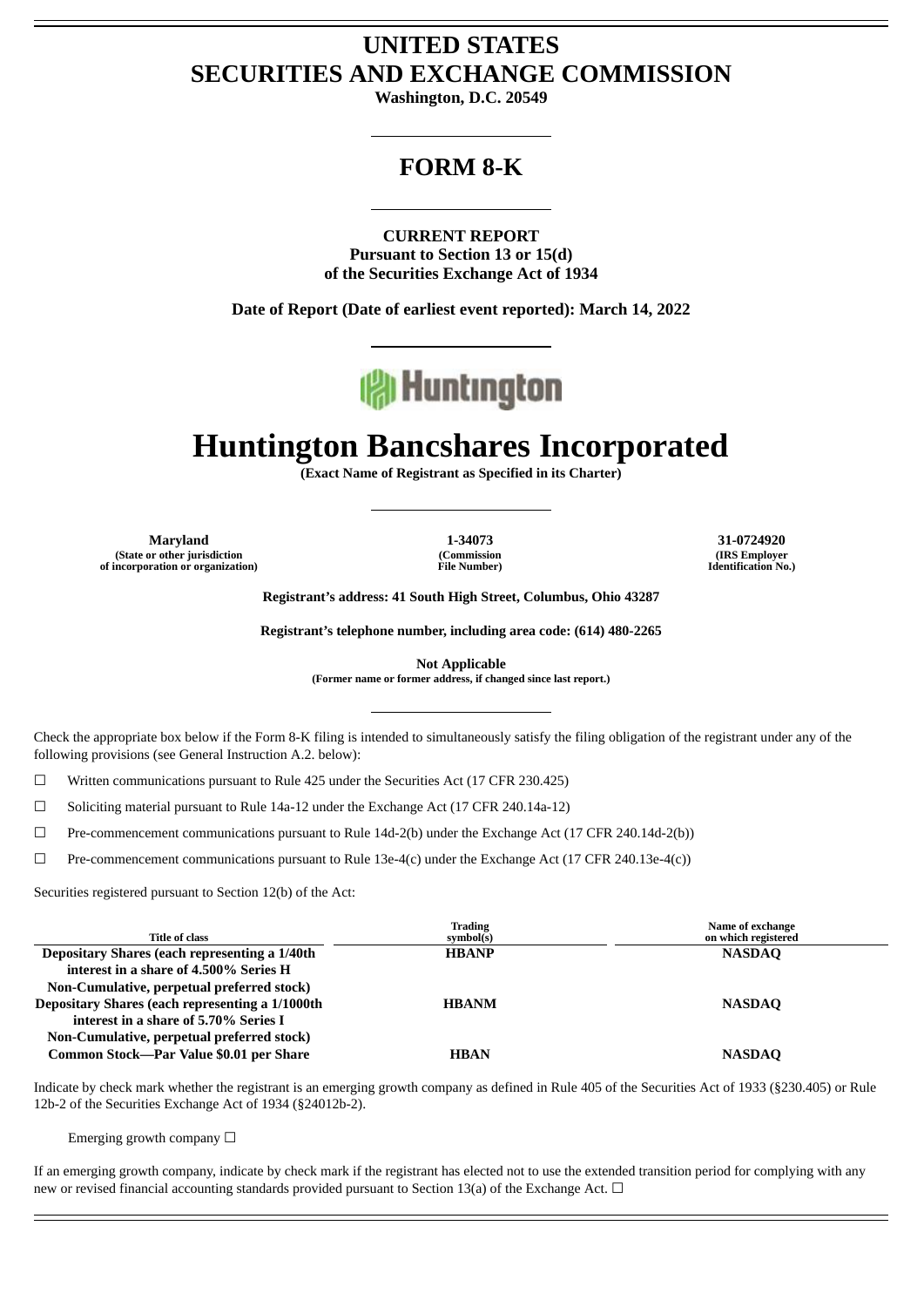## **Explanatory Note**

Huntington Bancshares Incorporated ("Huntington") is filing this Current Report on Form 8-K to provide pro forma financial information reflecting the Merger (as defined below) for the year ended December 31, 2021, in connection with its filing of a registration statement on Form S-3 and a registration statement on Form S-4 with the Securities and Exchange Commission on the date hereof. As previously disclosed, on June 9, 2021, Huntington completed its acquisition of TCF Financial Corporation ("TCF") pursuant to the Agreement and Plan of Merger, dated as of December 13, 2020 (the "Merger Agreement"), by and between Huntington and TCF. Pursuant to the Merger Agreement, effective June 9, 2021, TCF merged with and into Huntington (the "Merger"), with Huntington continuing as the surviving corporation in the Merger. For certain additional information relating to the completion of the Merger, please refer to the Current Report on Form 8-K filed by Huntington on June 9, 2021, as amended.

The pro forma financial information included in this Current Report on Form 8-K has been presented for informational purposes only. It does not purport to represent the actual results of operations that Huntington and TCF would have achieved had the companies been combined during the periods presented in the pro forma financial information and is not intended to project the future results of operations that the combined company may achieve after completion of the Merger.

## **Item 9.01 Financial Statements and Exhibits**

tags are embedded within the Inline XBRL document.

## (a) *Pro Forma Financial Information*.

The unaudited pro forma condensed combined statement of income of Huntington for the fiscal year ended December 31, 2021, giving effect to the Merger as if it had occurred on January 1, 2021, is filed as Exhibit 99.1 hereto and incorporated herein by reference.

### (d) *Exhibits.*

| <b>Exhibit No.</b> | Description                                                                                                                                      |
|--------------------|--------------------------------------------------------------------------------------------------------------------------------------------------|
| 99.1               | Unaudited pro forma condensed combined statement of income of Huntington Bancshares Incorporated for the fiscal year ended<br>December 31, 2021. |
| 104                | Cover Page Interactive Data File – the cover page interactive data file does not appear in the Interactive Data File because its XBRL            |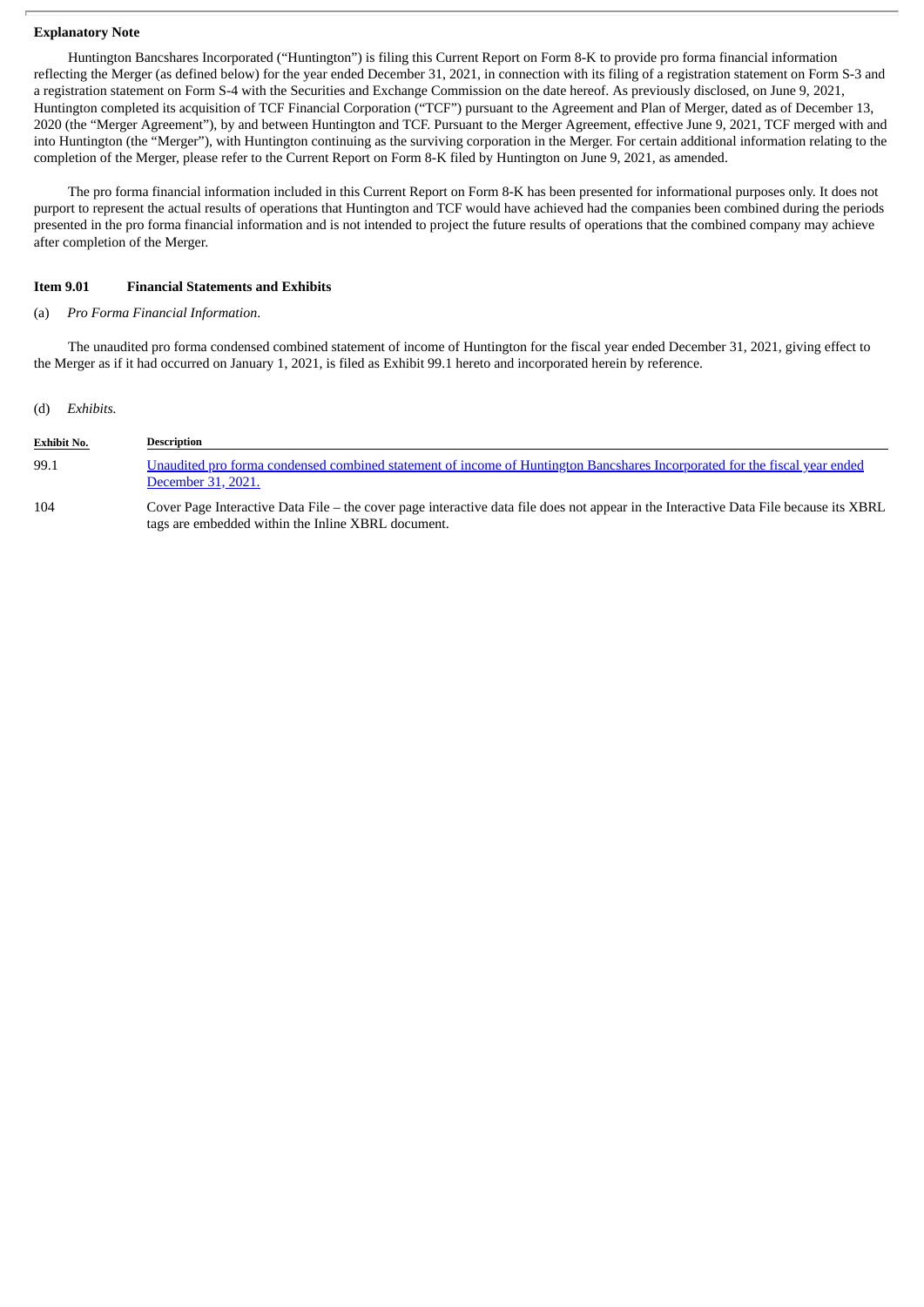**SIGNATURE(S)**

Pursuant to the requirements of the Securities Exchange Act of 1934, the registrant has duly caused this report to be signed on its behalf by the undersigned hereunto duly authorized.

## **HUNTINGTON BANCSHARES INCORPORATED**

Date: March 14, 2022 Jana J. Litsey

By:

/s/ Jana J. Litsey General Counsel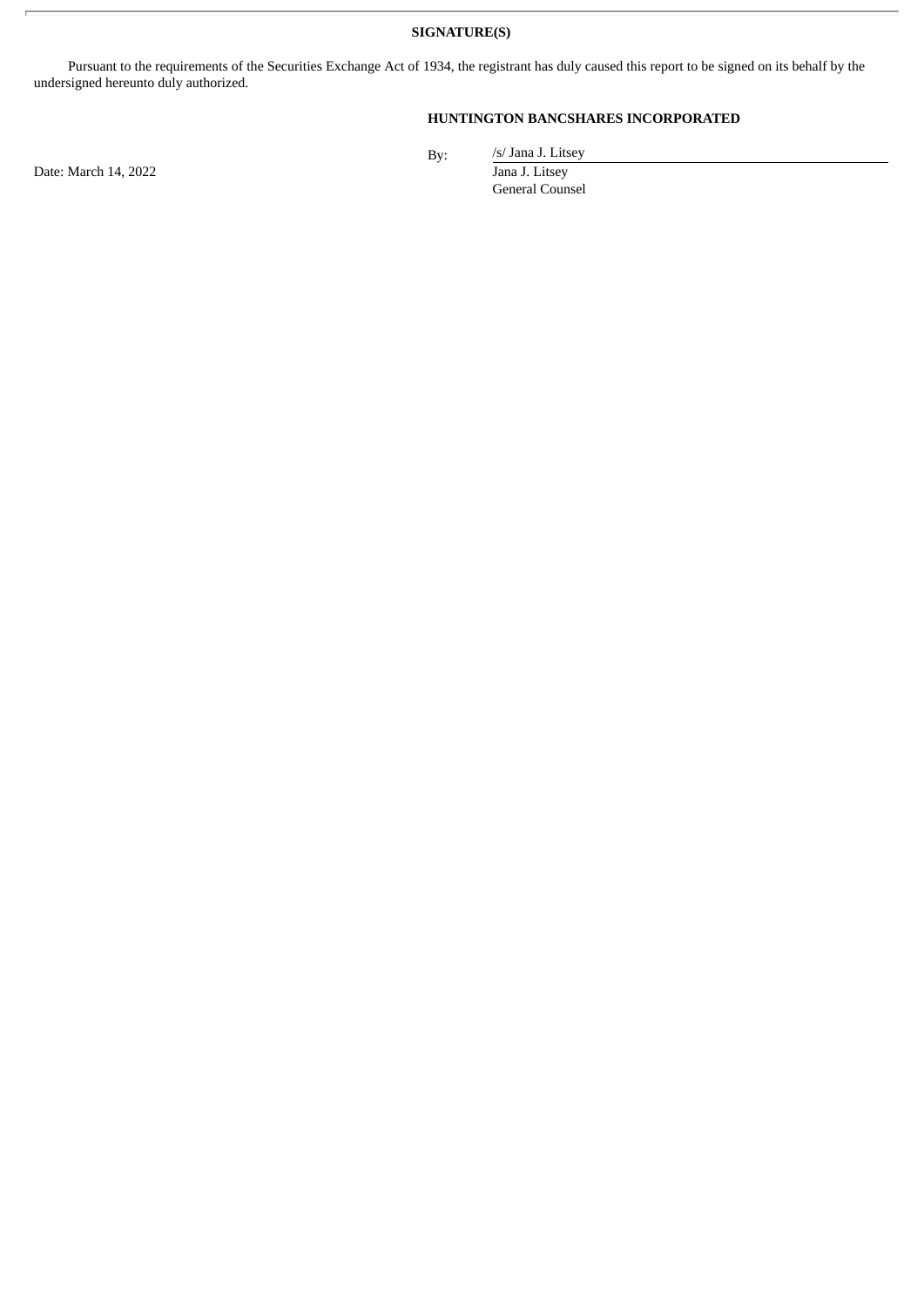## **UNAUDITED PRO FORMA CONDENSED COMBINED FINANCIAL INFORMATION**

<span id="page-3-0"></span>The following unaudited pro forma condensed combined financial information combines the historical consolidated financial position and results of operations of Huntington Bancshares Incorporated ("Huntington") and TCF Financial Corporation ("TCF") as an acquisition by Huntington of TCF. Upon completion of the merger on June 9, 2021, each share of TCF common stock issued and outstanding immediately prior to the effective time of the merger (other than certain shares held by Huntington or TCF) was converted into 3.0028 shares of Huntington common stock. Holders of TCF common stock also received cash in lieu of fractional shares. In addition, each share of TCF series C preferred stock issued and outstanding immediately prior to the effective time was converted into one share of a newly created series of preferred stock of Huntington, Series I Preferred Stock.

The unaudited pro forma condensed combined financial information have been prepared to give effect to the following:

- The acquisition of TCF by Huntington under the provision of the Financial Accounting Standards Board (FASB) Accounting Standards Codification, ASC 805, "Business Combinations" where the assets and liabilities of TCF were recorded by Huntington at their respective fair values as of the date the merger was completed;
- The distribution of shares of Huntington common stock to TCF's shareholders in exchange for shares of TCF common stock (based upon the 3.0028 exchange ratio); and
- Certain reclassifications to conform historical financial statement presentation of TCF to Huntington.

The following unaudited pro forma condensed combined financial information and related notes are based on the year ended December 31, 2021 for Huntington and the period of January 1, 2021 through June 8, 2021 for TCF and should be read in conjunction with (i) the historical audited consolidated financial statements of Huntington and the related notes included in Huntington's Annual Report on Form 10-K for the year ended December 31, 2021, and (ii) the unaudited interim financial statements of TCF and related notes as of March 31, 2021 and for the three months ended March 31, 2021 included in Exhibit 99.2 of Huntington's Amendment to its Current Report on Form 8-K/A filed on July 29, 2021.

The unaudited pro forma condensed combined income statement for the year ended December 31, 2021 combines the historical consolidated income statements of Huntington and TCF, giving effect to the merger as if it had been completed on January 1, 2021.

The unaudited pro forma condensed combined financial information is provided for illustrative information purposes only. The unaudited pro forma condensed combined financial information is not necessarily, and should not be assumed to be, an indication of the actual results that would have been achieved had the merger been completed as of the date indicated or that may be achieved in the future. The pro forma financial information has been prepared by Huntington in accordance with Regulation S-X Article 11, Pro Forma Financial Information, as amended by the final rule, Amendments to Financial Disclosures About Acquired and Disposed Businesses, as adopted by the Securities and Exchange Commission on May 21, 2020.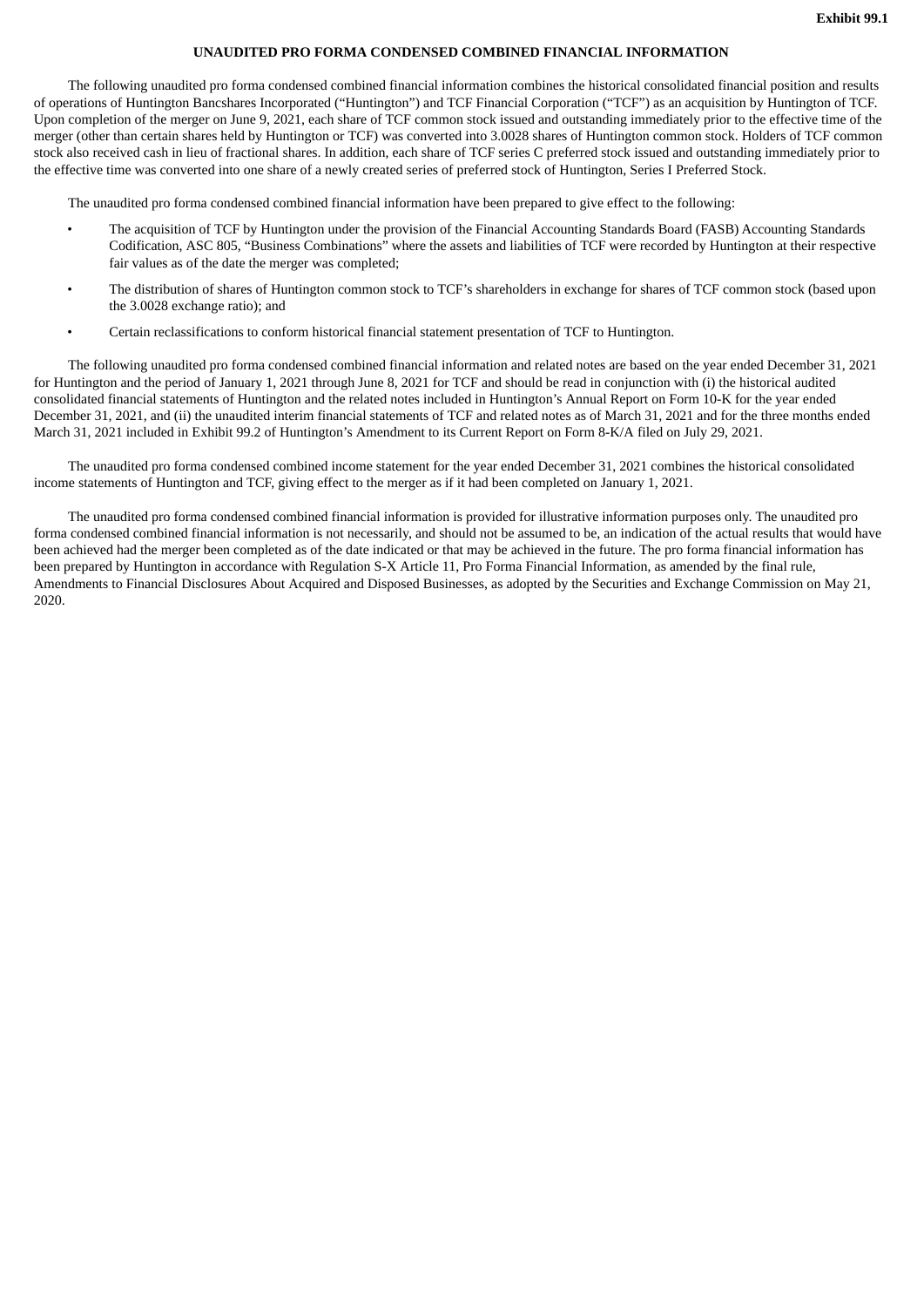The unaudited pro forma condensed combined financial information also does not consider any potential effects of changes in market conditions on revenues, expense efficiencies, asset dispositions, and share repurchases, among other factors.

The acquisition of TCF has been accounted for as a business combination. Huntington recorded the estimate of fair value based on initial valuations available at June 9, 2021. The determination of estimated fair value required management to make assumptions related to discount rates, expected future cash flows, market conditions and other future events that are highly subjective in nature and may require adjustments, which can be subject to adjustment for up to one year after June 9, 2021. As of December 31, 2021, management completed its review of information relating to events or circumstances existing at the acquisition date.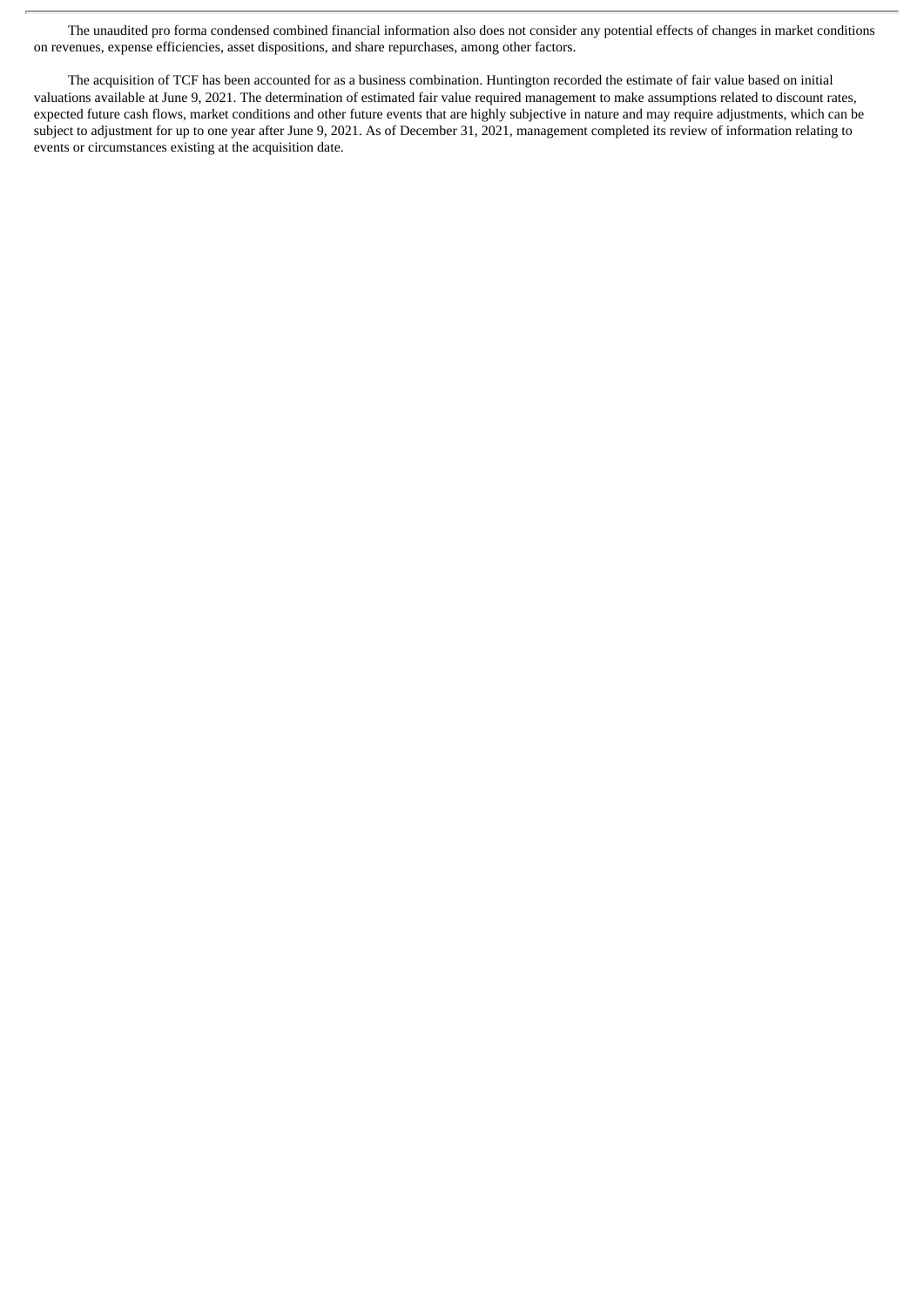## **UNAUDITED PRO FORMA CONDENSED COMBINED INCOME STATEMENT For the Year Ended December 31, 2021**

|                                                       |    |                                  |    |                            |                 | <b>Transaction Accounting Adjustments</b> |    |                                           | Pro forma                 |                       |           |
|-------------------------------------------------------|----|----------------------------------|----|----------------------------|-----------------|-------------------------------------------|----|-------------------------------------------|---------------------------|-----------------------|-----------|
| (dollars in millions)                                 |    | <b>Historical</b><br>Huntington* |    | <b>Historical</b><br>TCF** |                 | <b>Reclassifications</b><br>Note 2        |    | Pro forma<br><b>Adjustments</b><br>Note 3 |                           | Condensed<br>Combined |           |
| Interest and fee income:                              |    |                                  |    |                            |                 |                                           |    |                                           |                           |                       |           |
| Loans and leases                                      | \$ | 3,636                            | \$ | 630                        | \$              |                                           | \$ | (6)                                       | A                         | \$                    | 4,260     |
| Investment securities                                 |    | 491                              |    | 73                         |                 |                                           |    | (1)                                       | $\mathbf B$               |                       | 563       |
| Other                                                 |    | 64                               |    | 6                          |                 |                                           |    |                                           |                           |                       | 70        |
| Total interest income                                 |    | 4,191                            |    | 709                        |                 |                                           |    | (7)                                       |                           |                       | 4,893     |
| Interest expense:                                     |    |                                  |    |                            |                 |                                           |    |                                           |                           |                       |           |
| Deposits                                              |    | 45                               |    | 20                         |                 |                                           |    |                                           |                           |                       | 65        |
| Borrowings                                            |    | 44                               |    | 18                         |                 |                                           |    | (8)                                       | C                         |                       | 54        |
| Total interest expense                                |    | 89                               |    | 38                         |                 |                                           |    | (8)                                       |                           |                       | 119       |
| Net interest income                                   |    | 4,102                            |    | 671                        |                 |                                           |    | $\mathbf 1$                               |                           |                       | 4,774     |
| Provision for credit losses                           |    | 25                               |    | 43                         |                 |                                           |    |                                           |                           |                       | 68        |
| Net interest income after provision for credit losses |    | 4,077                            |    | 628                        |                 |                                           |    | $\mathbf{1}$                              |                           |                       | 4,706     |
| Service charges on deposit accounts                   |    | 372                              |    | 45                         |                 |                                           |    |                                           |                           |                       | 417       |
| Card and payment processing income                    |    | 334                              |    | 44                         |                 |                                           |    |                                           |                           |                       | 378       |
| Mortgage banking income                               |    | 309                              |    | 23                         |                 |                                           |    |                                           |                           |                       | 332       |
| Trust and investment management services              |    | 232                              |    | 13                         |                 |                                           |    |                                           |                           |                       | 245       |
| Capital markets fees                                  |    | 151                              |    |                            |                 | 9                                         |    |                                           |                           |                       | 160       |
| Insurance income                                      |    | 105                              |    |                            |                 |                                           |    |                                           |                           |                       | 105       |
| Leasing revenue                                       |    | 99                               |    | 64                         |                 |                                           |    |                                           |                           |                       | 163       |
| Bank owned life insurance income                      |    | 69                               |    |                            |                 | 4                                         |    |                                           |                           |                       | 73        |
| Gain on sale of loans                                 |    | 9                                |    | 7                          |                 |                                           |    |                                           |                           |                       | 16        |
| Net gains (losses) on sales of securities             |    | $\boldsymbol{9}$                 |    |                            |                 |                                           |    |                                           |                           |                       | 9         |
| Other noninterest income                              |    | 200                              |    | 19                         |                 | (13)                                      |    | 12                                        | D                         |                       | 218       |
| Total noninterest income                              |    | 1,889                            |    | 215                        |                 |                                           |    | 12                                        |                           |                       | 2,116     |
| Personnel costs                                       |    | 2,335                            |    | 315                        |                 |                                           |    |                                           |                           |                       | 2,650     |
| Outside data processing and other services            |    | 850                              |    |                            |                 | 35                                        |    |                                           |                           |                       | 885       |
| Net occupancy                                         |    | 277                              |    |                            |                 | 44                                        |    | (1)                                       | E                         |                       | 320       |
| Equipment                                             |    | 248                              |    | 90                         |                 | (44)                                      |    |                                           |                           |                       | 294       |
| Professional services                                 |    | 113                              |    |                            |                 | 11                                        |    |                                           |                           |                       | 124       |
| Marketing                                             |    | 89                               |    |                            |                 | 11                                        |    |                                           |                           |                       | 100       |
| Deposit and other insurance expense                   |    | 51                               |    |                            |                 | 10                                        |    |                                           |                           |                       | 61        |
| Amortization of intangibles                           |    | 48                               |    |                            |                 | 9                                         |    | (2)                                       | $\boldsymbol{\mathrm{F}}$ |                       | 55        |
| Lease financing equipment depreciation                |    | 41                               |    | 37                         |                 |                                           |    |                                           |                           |                       | 78        |
| Merger-related expenses                               |    |                                  |    | 74                         |                 |                                           |    |                                           |                           |                       | 74        |
| Other noninterest expense                             |    | 323                              |    | 155                        |                 | (76)                                      |    |                                           |                           |                       | 402       |
| Total noninterest expense                             |    | 4,375                            |    | 671                        |                 |                                           |    | (3)                                       |                           |                       | 5,043     |
| Income before income taxes                            |    | 1,591                            |    | 172                        |                 |                                           |    | 16                                        |                           |                       | 1,779     |
| Provision for income taxes                            |    | 294                              |    | 26                         |                 |                                           |    | 3                                         | G                         |                       | 323       |
| Income after income taxes                             |    | 1,297                            |    | 146                        |                 |                                           |    | 13                                        |                           |                       | 1,456     |
| Income attributable to non-controlling interest       |    | 2                                |    | 3                          |                 |                                           |    |                                           |                           |                       | 5         |
| Net income attributable to Huntington Bancshares Inc  |    | 1,295                            |    | 143                        |                 |                                           |    | 13                                        |                           |                       | 1,451     |
| Dividends on preferred shares                         |    | 131                              |    | 5                          |                 |                                           |    |                                           |                           |                       | 136       |
| Impact of preferred stock redemption                  |    | 11                               | \$ | $\qquad \qquad -$          | \$              |                                           | \$ | $\overline{\phantom{0}}$                  |                           |                       | 11        |
| Net income applicable to common shares                | \$ | 1,153                            | \$ | 138                        | $\overline{\$}$ |                                           | \$ | 13                                        |                           | \$                    | 1,304     |
| Earnings per common share                             | \$ | 0.91                             |    |                            |                 |                                           |    |                                           |                           | \$                    | 0.90      |
| Diluted earnings per common share                     |    | 0.90                             |    |                            |                 |                                           |    |                                           |                           | \$                    | 0.88      |
| Weighted average common shares                        |    | 1,262,435                        |    | 63,445                     |                 |                                           |    | 190,513                                   | $H_{\rm}$                 |                       | 1,452,948 |
| Diluted average common shares                         |    | 1,286,733                        |    | 63,589                     |                 |                                           |    | 190,946                                   | Η                         |                       | 1,477,679 |

Includes results of TCF beginning June 9, 2021.

\*\* Includes TCF results for the period of January 1, 2021 through June 8, 2021.

*See accompanying Notes to the Unaudited Pro Forma Condensed Combined Financial Information*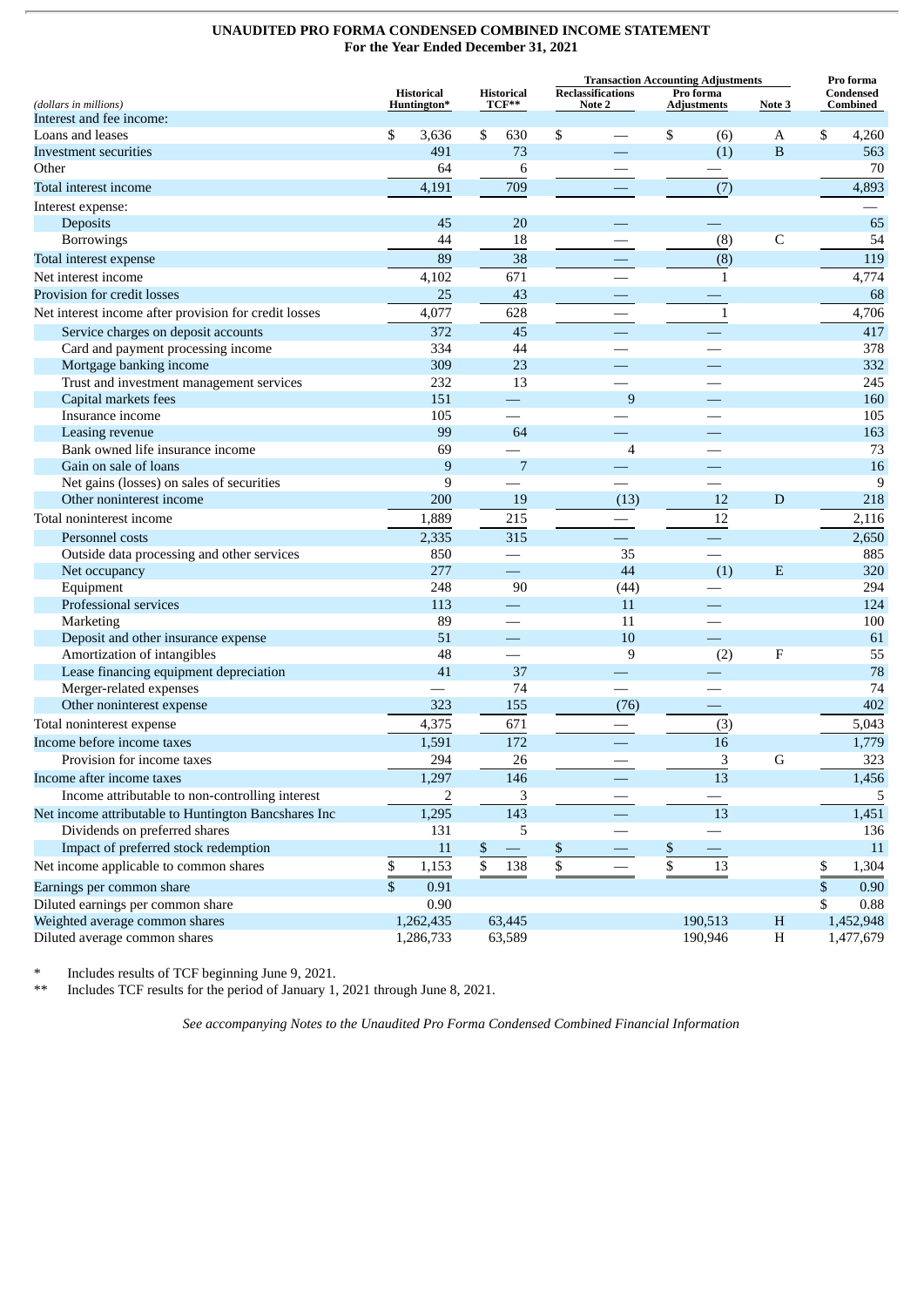## **NOTES TO THE UNAUDITED PRO FORMA CONDENSED COMBINED FINANCIAL INFORMATION**

#### *Note 1. Basis of Presentation*

The accompanying unaudited pro forma condensed combined financial information and related notes were prepared in accordance with Article 11 of Regulation S-X. The unaudited pro forma condensed combined income statement for the year ended December 31, 2021 combines the historical consolidated income statements of Huntington and TCF, giving effect to the merger as if it had been completed on January 1, 2021.

The unaudited pro forma condensed combined financial information and explanatory notes have been prepared to illustrate the effects of the merger involving Huntington and TCF under the acquisition method of accounting with Huntington treated as the acquirer. The unaudited pro forma condensed combined financial information is presented for illustrative purposes only and does not necessarily indicate the financial results of the combined company had the companies actually been combined at the beginning of the period presented, nor does it necessarily indicate the results of operations in future periods or the future financial position of the combined company. Under the acquisition method of accounting, the assets and liabilities of TCF, as of the effective time of the merger, were recorded by Huntington at their respective fair values, and the excess of the merger consideration over the fair value of TCF's net assets was allocated to goodwill.

The merger provided that TCF common shareholders received 3.0028 shares of Huntington common stock for each share of TCF common stock held immediately prior to the merger. In addition, each share of TCF's series C preferred stock was converted into one share of a newly created series of preferred stock of Huntington, Series I Preferred Stock.

## *Note 2. Reclassification Adjustments*

Management performed an analysis of TCF's financial information to identify differences in accounting policies and differences in balance sheet and income statement presentation as compared to the presentation of Huntington. The adjustments represent Huntington's best estimates of changes to amounts included in the historical TCF amounts to reflect Huntington accounting policies and presentation.

## *Note 3. Pro Forma Adjustments to the Unaudited Condensed Combined Income Statement*

- A. Net adjustment to interest income of \$(6) million to eliminate TCF accretion of discounts on previously acquired loans and leases and record the estimated accretion of the net discount on acquired loans and leases.
- B. Net adjustment to interest income of \$(1) million to record the estimated amortization of the premium on acquired held-to-maturity securities.